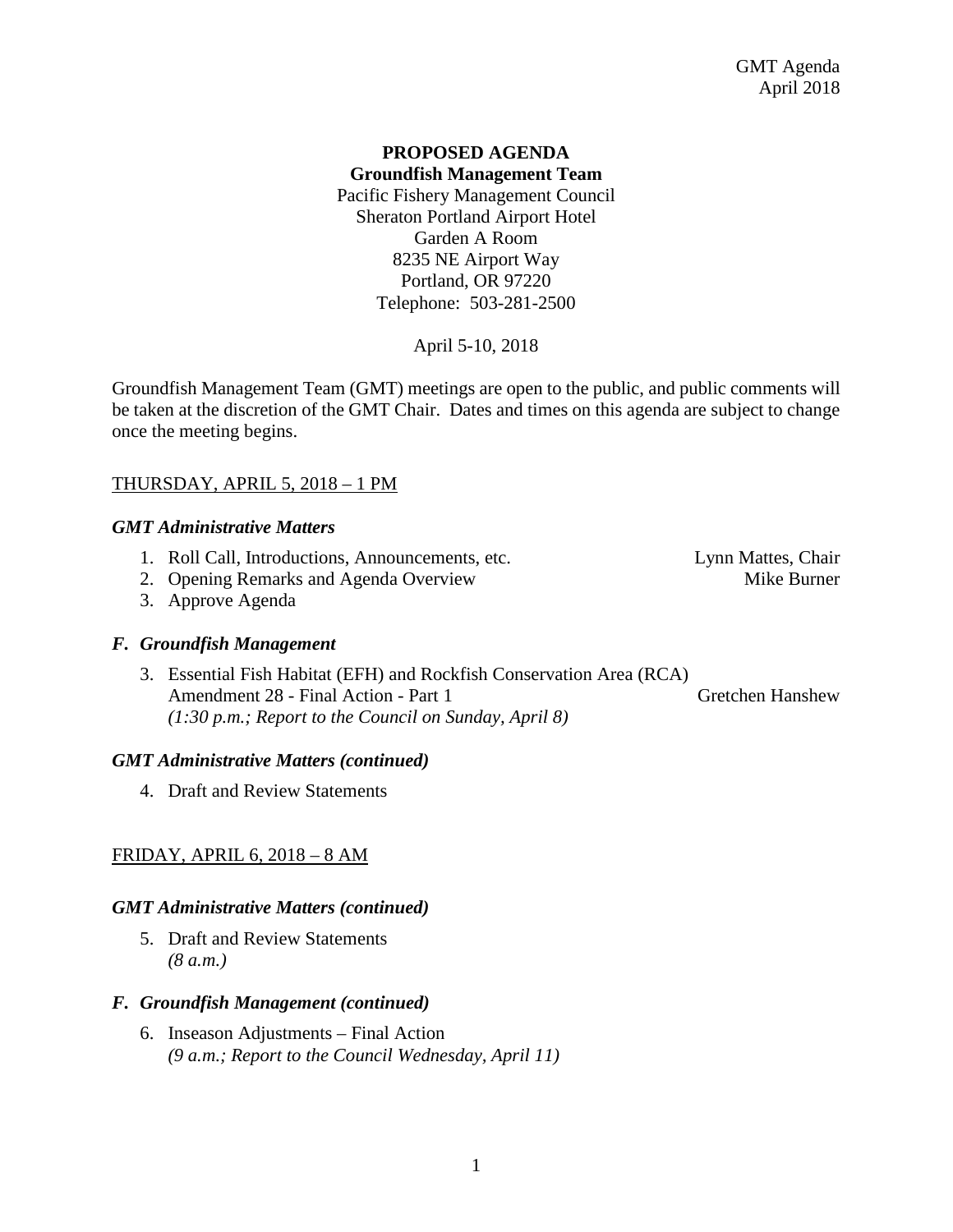# *F. Groundfish Management (continued)*

5. Preliminary Preferred Management Measure Alternatives for 2019-2020 Fisheries John DeVore *(11 a.m.; Report to the Council Tuesday, April 10)*

### *GMT Administrative Matters (continued)*

6. Draft and Review Statements

# SATURDAY, APRIL 7, 2018 – 8 AM

#### *GMT Administrative Matters (continued)*

7. Draft and Review Statements *(8 a.m.)*

### *F. Groundfish Management (continued)*

- 2. Biennial Harvest Specifications for 2019-2020 Fisheries Final Action John DeVore *(9 a.m.; Report to Council on Sunday, April 8)*
- 5. Preliminary Preferred Management Measure Alternatives for 2019-2020 Fisheries *(10 a.m.; Report to the Council Tuesday, April 10; Joint Session with the Groundfish Advisory SubPanel in the Mt. Adams Room)*

#### *GMT Administrative Matters (continued)*

8. Draft and Review Statements

### SUNDAY, APRIL 8, 2018 – 8 AM

#### *GMT Administrative Matters (continued)*

- 9. Draft and Review Statements *(8 a.m.)*
- 10. Review of the 2018 Research and Data Needs Document John DeVore *(3 p.m.; Report to Council staff/SSC by May 4; Report to the Council in June)*

#### *GMT Administrative Matters (continued)*

11. Draft and Review Statements